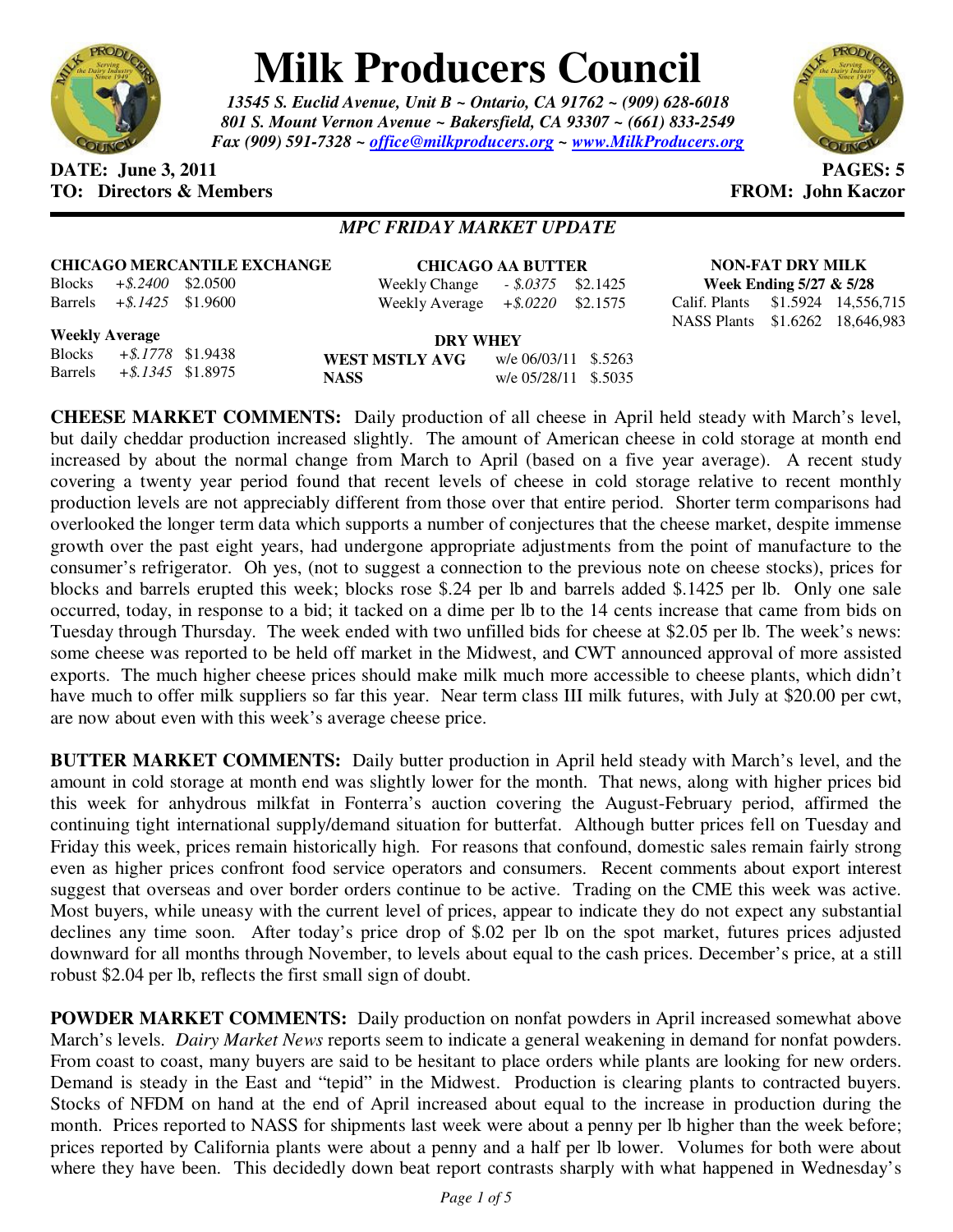international auction for skim milk powder: prices in the auction for August shipments increased by \$.215 per lb from two weeks ago, to \$2.06 per lb. There is either a definite disconnect between the domestic market for NFDM or there is something amiss with the auction. Demand for buttermilk powder is lower than expected because ice cream production is being held up by low sales caused by cold and wet weather in the northeastern part of the country. Prices are steady. Demand for whole milk powder is reported to be active, although inventories at the end of April rose by more than the increase in the amount produced during the month.

**WHEY PRODUCTS MARKET COMMENTS:** The average price for shipments of dry whey last week held about where it was a week earlier. Volume is steady. Supplies are tight and prices are firm. The west's "mostly" average price added a half cent per lb this week. Production of whey protein concentrate has increased to the point where DMN reports far fewer delays in shipments. WPC (34% protein) are higher for the week, averaging \$1.54 per lb.

\*\*\*

### **FRED DOUMA'S PRICE PROJECTIONS…**

**June 3 Est: Quota cwt. \$20.87 Overbase cwt. \$19.17 Cls. 4a cwt. \$20.60 Cls. 4b cwt. \$18.29 May '11 Final: Quota cwt. \$19.14 Overbase cwt. \$17.44 Cls. 4a cwt. \$19.94 Cls. 4b cwt. \$14.74** 

**\*\*\*** 

**A CLOSER LOOK AT HOW CALIFORNIA DAIRY FARMERS ARE PAID FOR THE VALUE OF THE WHEY STREAM:** *(By Rob Vandenheuvel)* As we reported last week, the California Department of Food and Agriculture (CDFA) has announced that they will be holding a hearing on June 30/July 1 to consider changes to the minimum price formulas for Class 4a (butter/nfdm) and Class 4b (cheese/whey) milk.

This week, we'll focus on the changes being proposed to the Class 4b formula, with specific attention paid to the way our Class 4b formula accounts for the value of the whey stream that is generated as part of the cheesemaking process.

#### **Background**

In order to fully comprehend the California minimum price formula for milk sold to cheese plants, we need a basic understanding of how the milk is utilized by these plants. To assist in that, CDFA has created a "Simplified Flowchart of a Cheese Plant with By-Product Processing." I've posted this chart on our website, so you can find it at: http://www.milkproducerscouncil.org/cheeseflowchart.jpg. While each cheese plant is unique, this flowchart captures the basic utilization of raw milk by a plant processing cheese and whey products.

As you can see on the flowchart, during the course of the cheese-making process, the curds and whey are separated, with the curds further processed into the different varieties of cheese. The whey stream is also available to be further processed, with the whey cream able to be skimmed from the whey stream and churned into whey butter. The flowchart shows that cheese plants can also take the whey skim and further process it into products like whey protein concentrate, lactose or skim whey powder (often referred to as "dry whey").

In past CDFA hearings, testimony from our state's cheese-makers pointed out that not every plant has the infrastructure to process their whey stream. In 2008, CDFA released data on this issue, showing that while only 14 of the 61 plants operating in California at that time processed their whey stream, those 14 plants represented almost 90% of the volume of milk being purchased by our cheese plants. So it's fair to say that while some of the smaller cheese plants in the state (many of whom are likely making a specialty cheese that receives a premium over cheddar cheese in the market) are not processing their whey stream, a vast majority of our milk sold to cheese plants is being processed into various whey products.

#### **So why is this important?**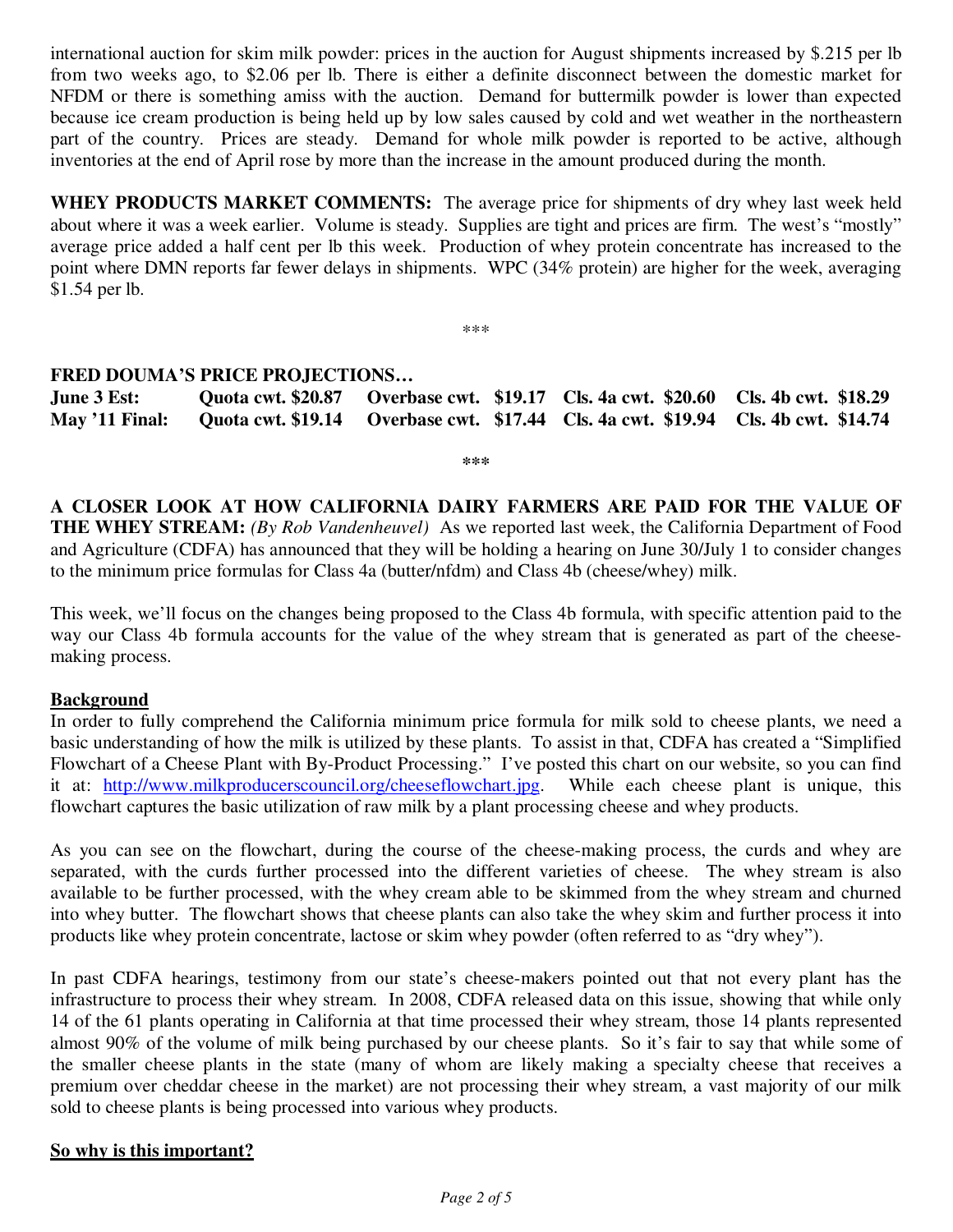The reason we need to understand how our milk is used by our processors is because in California (as well as in Federal Order areas), we've chosen to set our minimum milk prices using an "end-product pricing system." That means in order to determine the minimum prices that producers must be paid for their milk, we start with the value of the dairy products being made (butter, nfdm, cheese and dry whey) and work backwards. *(That's one of the reasons that these commodity values and John Kaczor's weekly analysis of the cheese, butter, powder and whey markets is first and foremost in each of our weekly newsletters.)*

# **A little history**

Prior to 2003, the California Class 4b formula did not account for the value of dry whey when calculating the minimum price paid by our cheese plants. But starting in April 2003, the Class 4b formula was amended to include a "dry whey factor." That original formula to determine the dry whey factor was:

# **Dry Whey Factor = (Dairy Market News' "Western" Dry Whey Price MINUS a "Make Allowance" of \$0.17 per lb.) TIMES a "Yield" of 5.8**

*(The "yield" of 5.8 accounts for the fact that CDFA estimated that 5.8 lbs of dry whey could be manufactured from 100 lbs of standardized raw milk.)* 

From 2003 until 2007, that formula was amended by CDFA twice through their hearing process, with both amendments resulting in a higher make allowance for dry whey *(first it was increased to \$0.20 per lb in 2005, then again increased to \$0.267 per lb in 2006)*. In 2007, after dry whey values that spring/summer had shot up above \$0.80 per lb (which added more than \$3.00 per hundredweight to the Class 4b minimum price during those months), CDFA held another hearing and decided to remove the formula used to calculate the "Dry Whey Factor," and instead assigned a constant value of \$0.25 per hundredweight as our "Dry Whey Factor." That's what has been in place since December 2007.

At the same time, the Federal Orders have maintained a variable "Dry Whey Factor" using a formula similar to the California formula referenced above:

# **Other Solids Price = (NASS Dry whey price MINUS a "Make Allowance" of \$0.1991 per lb) TIMES a moisture adjustment of 1.03 TIMES a "Yield" of 5.9**

One of the most notable differences between this Federal Order dry whey factor and the pre-2007 formula used in California is the substantial difference in Make Allowances (the Federal Order make allowance from 2003 – present has ranged from \$0.159 to \$0.1991 per lb while the California make allowance ranged from \$0.17 to \$0.267 per lb). This is an issue that warrants a larger article by itself, so I won't go into those points right now.

The main point being focused on now is that for the past 42 months, California's "dry whey factor" has been a constant \$0.25 per cwt, while the Federal Order "dry whey factor" has ranged from (\$0.26) to \$1.79 per cwt *(that's right…when the price of dry whey is below the make allowance level, the Federal Order formula – as well as the pre-2007 California formula – has a negative dry whey factor)*.

With dry whey values escalating in recent months above \$0.50 per lb, the gap between the California dry whey factor and the Federal Order dry whey factor is at it highest point in recent years – a difference of \$1.54 per cwt in May 2011.

This difference between how California dairy families and our counterparts in Federal Order areas are paid for the value of the whey stream creates two major problems. For starters, we are currently out of compliance with the California Food and Agricultural Code, which specifically states that: *"…formulas shall be reasonably calculated to result in prices that are in a reasonable and sound economic relationship with the national value of manufactured milk products"* (emphasis added). It's difficult to comprehend how we can be in a "reasonable and sound economic relationship" with the national value of manufactured milk products when we have a Class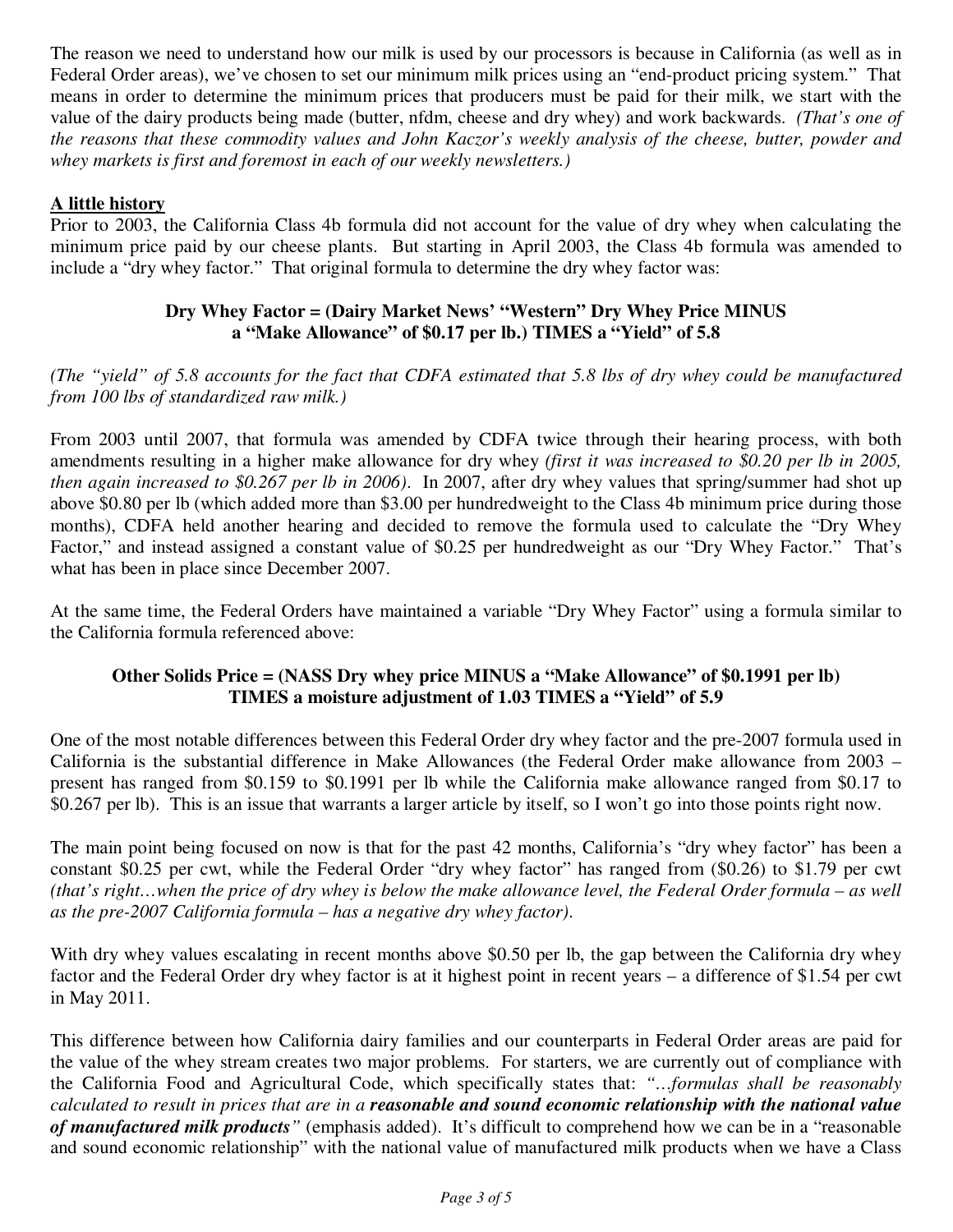4b formula that has a dry whey factor ranging from \$0.51 higher to \$1.54 lower than a comparable pricing formula used throughout most of the country.

Secondly, and of equal importance, is the difficulty this difference creates in participating in risk management strategies. The risk management tools that are available for milk sold to cheese plants use the Federal Order Class III minimum price to settle on. But as you can see, the California Class 4b formula doesn't track well with the Federal Order Class III price, particularly in recent years, largely due to the differences in how the whey stream is valued. For example, in the 42 months since California went to a flat \$0.25 per cwt dry whey factor, the average difference between the Federal Order Class III price and the California Class 4b price has been \$0.85 per cwt (that is, the Class III price has been \$0.85 higher than the Class 4b price). If that were the case month-inmonth-out, you could adjust your risk management strategy to account for that. But the reality has been that the California 4b price has ranged from \$0.80 per cwt higher (February 2009) than the Federal Order Class III price all the way to \$2.64 per cwt lower (March 2011).

Milk Producers Council and other producer organizations have proposed alternatives to CDFA aimed at narrowing the gap between the California and Federal Order dry whey factors. While those alternatives have been rejected by CDFA in the past, this upcoming hearing presents another opportunity to make the case to CDFA.

# **The upcoming CDFA hearing on June 30/July 1**

Land O'Lakes has put together a proposal for the upcoming hearing that attempts to address this huge gap between the California and Federal Order dry whey valuations. In future issues of this newsletter, we'll take a closer look at that specific proposal. So stay tuned…

**NATIONAL MILK PRODUCERS FEDERATION PLANNING TO TAKE THEIR PLAN TO THE GRASSROOTS:** *(By Rob Vandenheuvel)* The debate over Federal dairy policy reform is apparently heating up in Washington, DC. News reports indicate that the International Dairy Foods Association (IDFA) – the main lobbying organization for the nation's dairy product processors – is ramping up the rhetoric against key provisions in National Milk Producers Federation's (NMPF) "Foundation for the Future" (FFTF) plan. As NMPF continues to work with Congress to transform FFTF into a legislative bill that can be considered by Congress, IDFA is meeting with Congressional staff, in attempts to tear down pieces of the plan that they find objectionable *(mostly the Dairy Market Stabilization Program, which empowers dairy farmers to temporarily cut back milk production when farmer margins are severely compressed)*.

NMPF has rightly realized that the only chance we have to overcome the strong IDFA objection is to collectively unite the grassroots dairy farmers behind Foundation for the Future. NMPF will be hitting the road next month for a 12-stop "Summer Grassroots Tour" to meet with dairy families around the country and talk about FFTF. The  $2<sup>nd</sup>$  stop on this tour will be right here in California, at the Visalia Holiday in on June 13<sup>th</sup>. From their website (www.futurefordairy.com), it looks like there will be two sessions: a 9:30 am – 12:30 pm session and a 1:30 – 4:30 pm session. Space is limited, so NMPF is asking that individuals interested in attending pre-register on their website.

FONTERRA'S JUNE 1<sup>ST</sup> AUCTION HAS SOME GOOD NEWS AND SOME SURPRISES: *(By J. Kaczor)* One of the more curious things about the curiously high prices for skim milk powder in Fonterra's latest internet auction is no one is saying much about them. The SMP winning price for the August Spot month is \$2.063 per lb – \$.358 per lb above the comparable winning price for whole milk powder. The only comments seen so far offer as a possible reason for this incredible price inversion is the relatively low volume of SMP available for bidding. That suggests that an expected result from a little less volume and a little more demand, along with a good measure of uncertainty, can be a huge price spike. It can; the total amount of SMP available for all months covered by this auction was lower than the amount offered in mid-May and the amount of WMP was higher. However, the maximum volumes of SMP and WMP offered for sale from mid-December through mid-May decreased by close to identical percentages from the mid December auction through Mid-May.